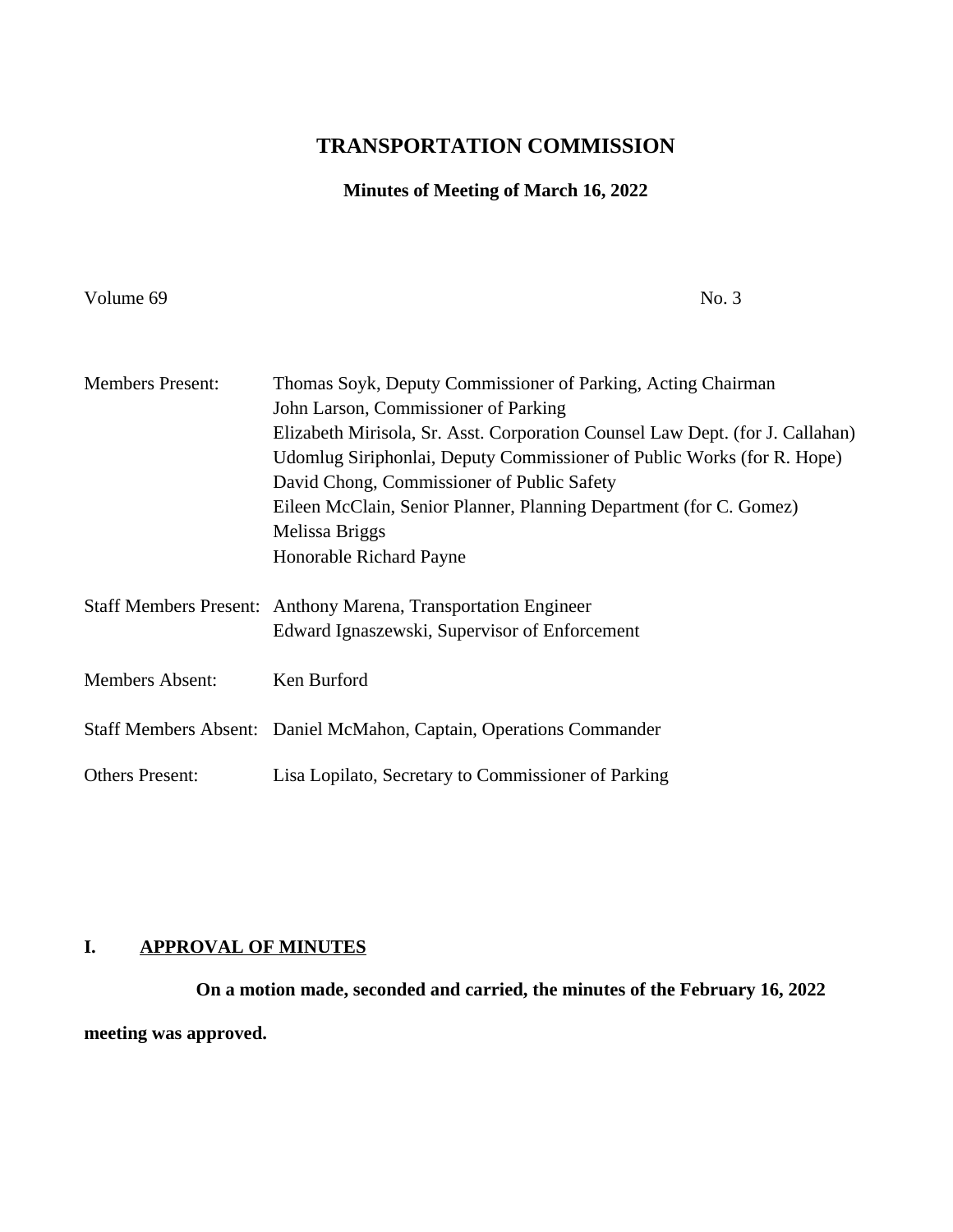### **II. OLD BUSINESS**

**1. Nosband Avenue –** Request from Ms. Juliana Luecking, to modify the existing handicapped parking space on Nosband Avenue to make it wheelchair accessible.

*The staff field reviewed the location to determine if an accessible ramp could be installed for the existing parking space. It does not appear that this space can be easily modified. The staff recommended removing this space and creating a new space approximately one hundred feet away adjacent to an existing sidewalk ramp.*

Acting Chairman Thomas Soyk stated that we are recommending that the ramp be relocated closer to the intersection at Bryant Avenue and Nosband to make use of the existing sidewalk ramp at the intersection. The new accessible space will increase in width to permit a wheelchair to enter and exit the vehicle and sidewalk.

**On a motion made, seconded and carried, the Commission recommended the approval of the staff recommendation.**

## **III. NEW BUSINESS**

#### **IV. COMMON COUNCIL REFERRALS**

*The following referral item was received after the staff meeting. Therefore, the staff could not review or make any recommendations.*

**1. 65 Lake Street –** Request from Delbello, Donnellan, Weingarten, Wise & Wiederkehr, LLP, on behalf of Mount Hope A.M.E. Zion Church, for extension of the Site Plan Approval for their proposed multi-family residential project.